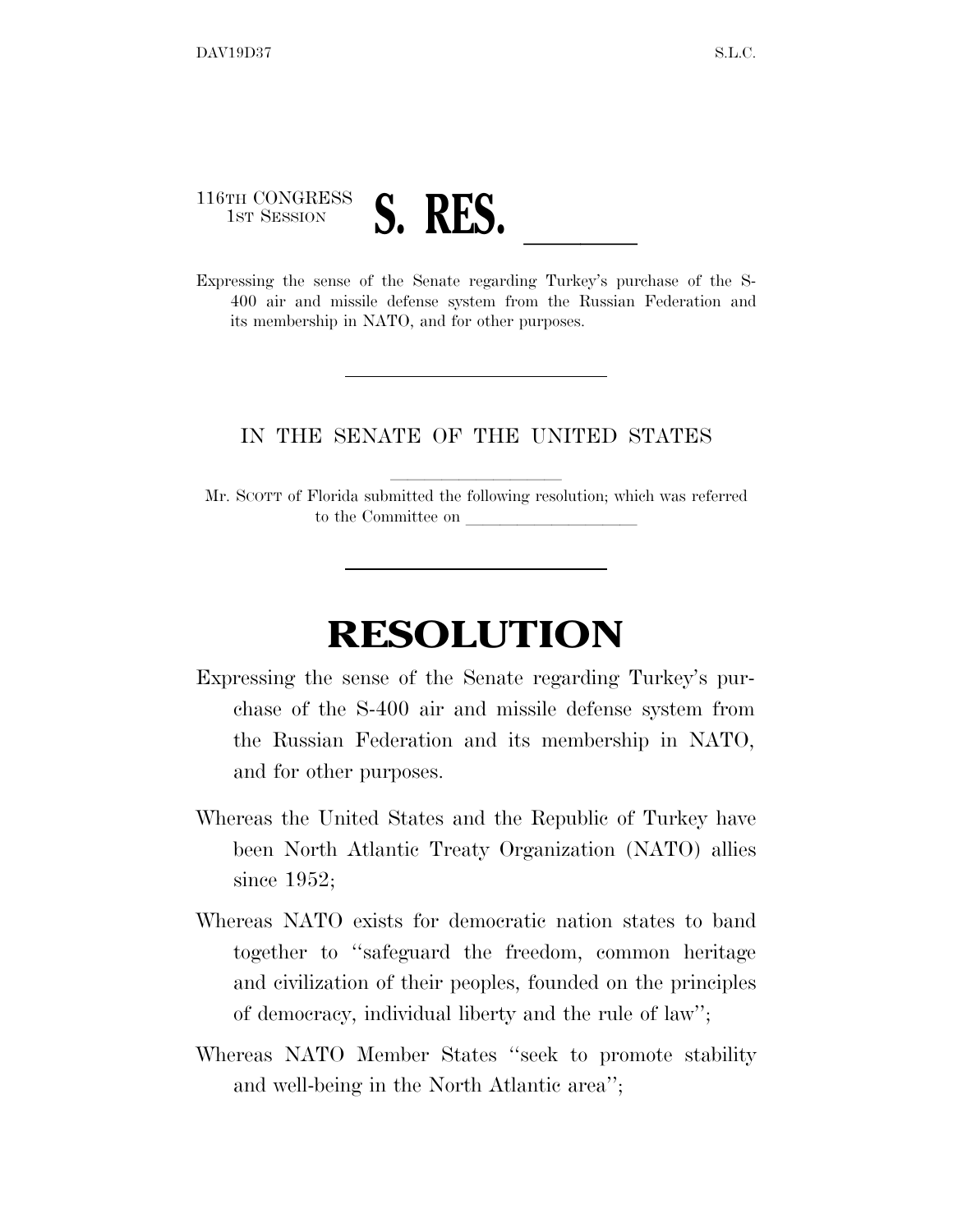- Whereas the primary threat posed by the Soviet Union that precipitated the formation of NATO continues today, and recent actions by the Government of the Russian Federation have reaffirmed the importance of this alliance to the security of the Member States;
- Whereas the Government of the Russian Federation has threatened the peace and security of the North Atlantic area, invading and occupying the territory of its non-NATO neighbors and menacing NATO Member States since 2008;
- Whereas the Government of the Russian Federation has interfered and attempted to wreak havoc in the election processes of NATO Member States and continues to do so;
- Whereas the Government of the Russian Federation has maintained and strengthened its ties with the repressive and corrupt regime of Nicolás Maduro in Venezuela in an effort to prop him up in his illegitimate hold over the state;
- Whereas the Government of the Russian Federation is strengthening its ties with the Government of Cuba, including a recent port call in Havana with its most powerful warship;
- Whereas the government of President Recep Tayyip Erdoğan has taken the Republic of Turkey down a path of authoritarianism and human rights abuses, aligns itself with radical Islamic terror groups, and agitates against regional allies of the United States, such as Israel;
- Whereas the Government of the Republic of Turkey has cooperated with the Governments of the Russian Federation and Iran against the strategic interests of the NATO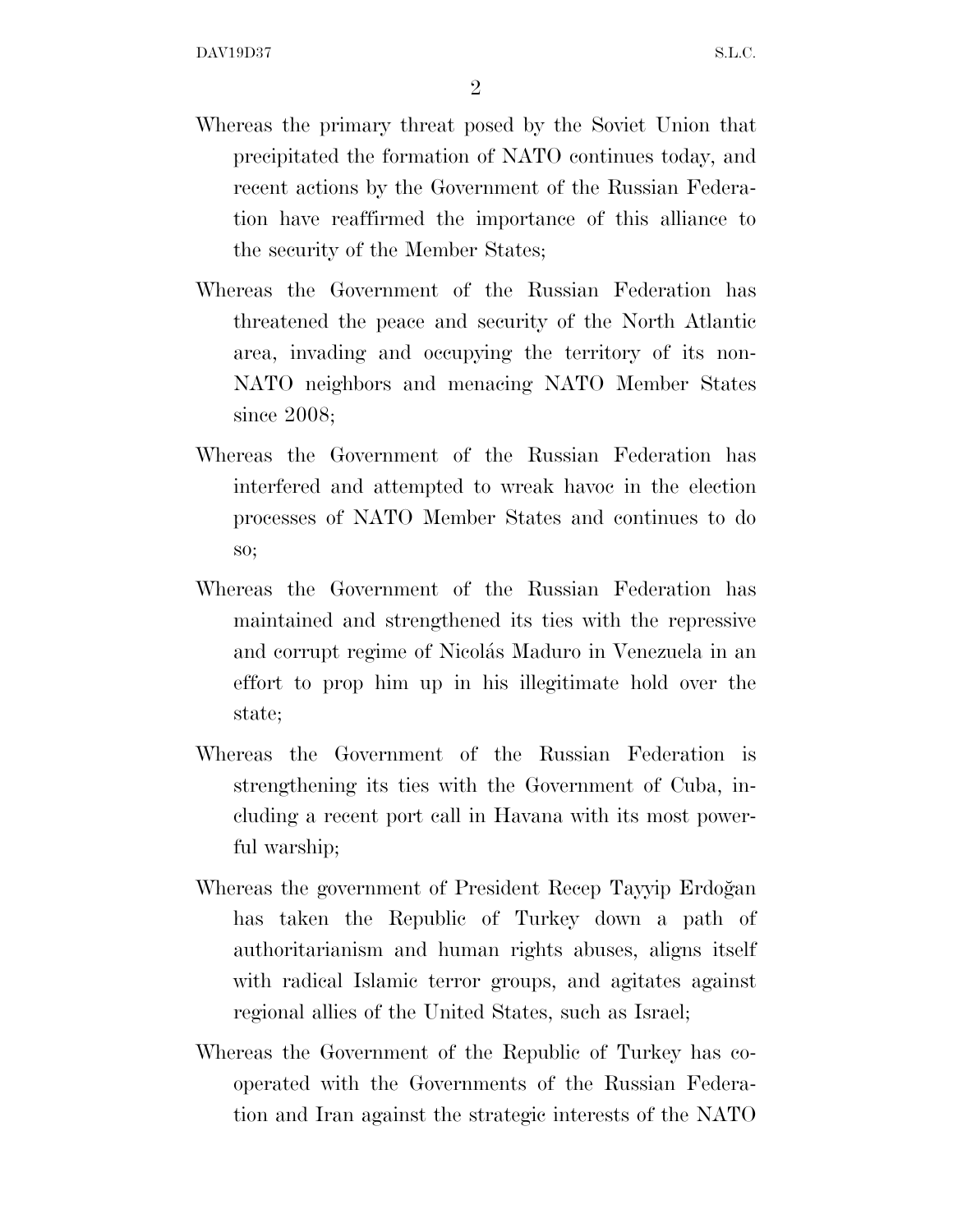Member States, continues to occupy northern Cyprus, and continues to unjustly detain United States citizens;

- Whereas the Government of the Republic of Turkey has supported the Maduro regime with illegal financial transactions;
- Whereas the Government of the Republic of Turkey has acquired the S-400 air and missile defense system from the Russian Federation, which constitutes a direct and dire threat to the security interests of the United States and NATO; and
- Whereas the foregoing demonstrates that the Republic of Turkey is consistently contradicting the standards and purposes of the NATO treaty: Now, therefore, be it
- 1 *Resolved,* That the Senate—
- 2 (1) declares that the Republic of Turkey's re-3 ceipt of the Russian S-400 air and missile defense 4 system is a significant transaction within the mean-5 ing of section 231 of the Countering America's Ad-6 versaries Through Sanctions Act (CAATSA) of 2017  $7 \quad (22 \text{ U.S.C. } 9525);$
- 8 (2) calls for full implementation of sanctions 9 under CAATSA;
- 10 (3) calls upon the President to consult with 11 NATO Member States, pursuant to Article 4 of the 12 North Atlantic Treaty, signed at Washington April 13 4, 1949, based upon threats to the political inde-14 pendence and security of the Parties by the Russian 15 actions described in the preamble; and